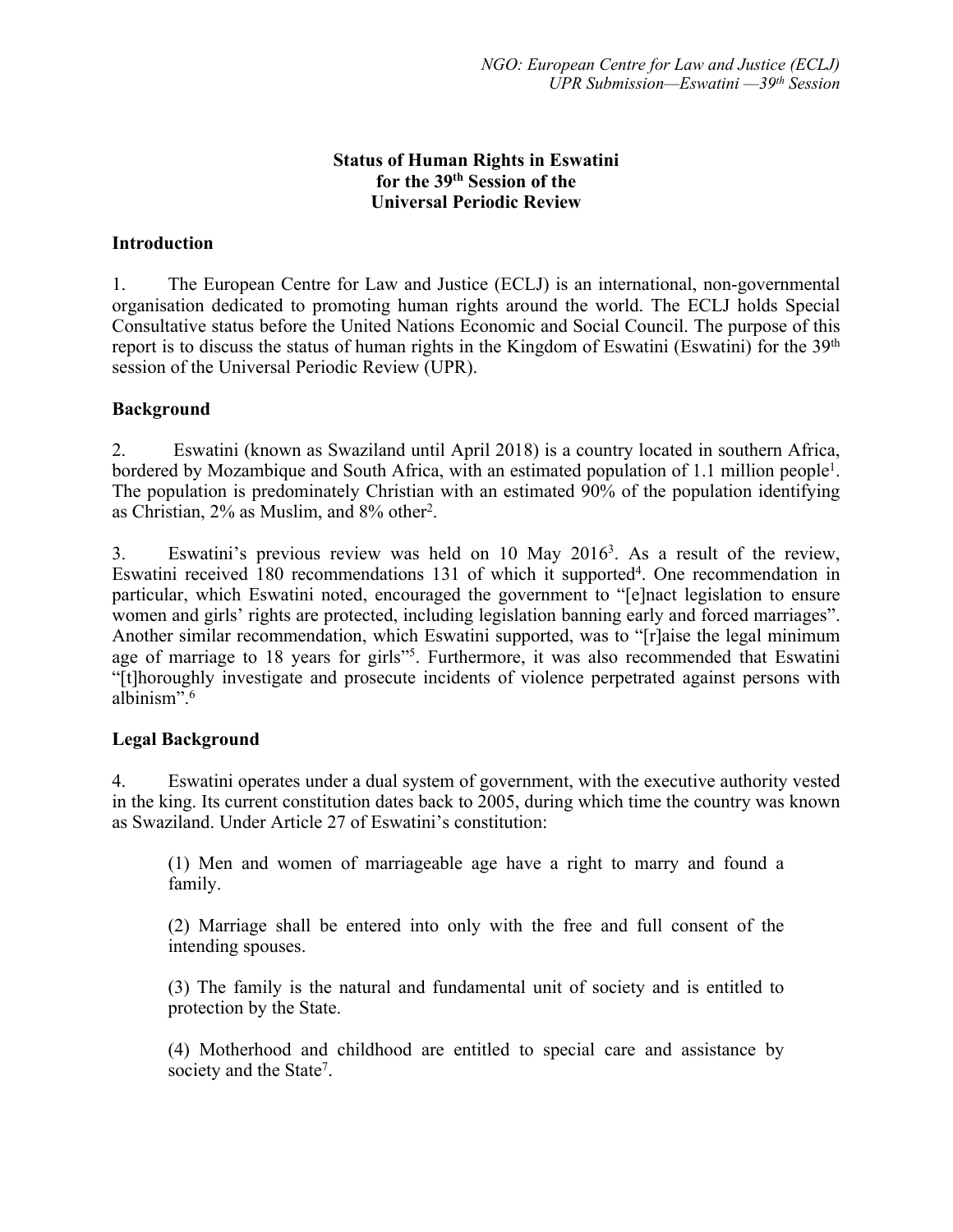5. Furthermore, under Article 28(1) and (3) "[w]omen have the right to equal treatment with men and that right shall include equal opportunities in political, economic, and social activities," and "[a] woman shall not be compelled to undergo or uphold any custom to which she is in conscience opposed"<sup>8</sup> .

6. Eswatini is also party to several international conventions and is obligated to honor those commitments. Under Article 34 of the Convention on the Rights of the Child (CRC):

State Parties undertake to protect the child from all forms of sexual exploitation and sexual abuse. For these purposes, State Parties shall in particular take all appropriate national, bilateral and multilateral measures to prevent:

(a) The inducement of coercion of <sup>a</sup> child to engage in any unlawful sexual activity.

(b) The exploitative use of children in prostitution or other unlawful sexual practices;

(c) The exploitative use of children in pornographic performance and materials 9 .

7. Furthermore, under Article 16 of the Convention on the Elimination of All Forms of Discrimination Against Women (CEDAW):

State Parties shall take all appropriate measures to eliminate discrimination against women in all matters relating to marriage and family relations and in particular shall ensure, on <sup>a</sup> basis of equality of men and women:

(a) The same right to enter into marriage;

(b) The same right freely to choose <sup>a</sup> spouse and to enter into marriage only with their free and full consent;

(c) The same rights and responsibilities during marriage and at its dissolution<sup>10</sup>;

8. Additionally under Article 23 of the International Covenant on Civil and Political Rights (ICCPR):

1. The family is the natural and fundamental group unit of society and is entitled to protection by society and the State.

2. The right of men and women of marriageable age to marry and to found <sup>a</sup> family shall be recognized.

3. No marriage shall be entered into without free and full consent of the intending spouses.

4. States Parties to the presen<sup>t</sup> Covenant shall take appropriate steps to ensure equality of rights and responsibilities of spouses as to marriage, during marriage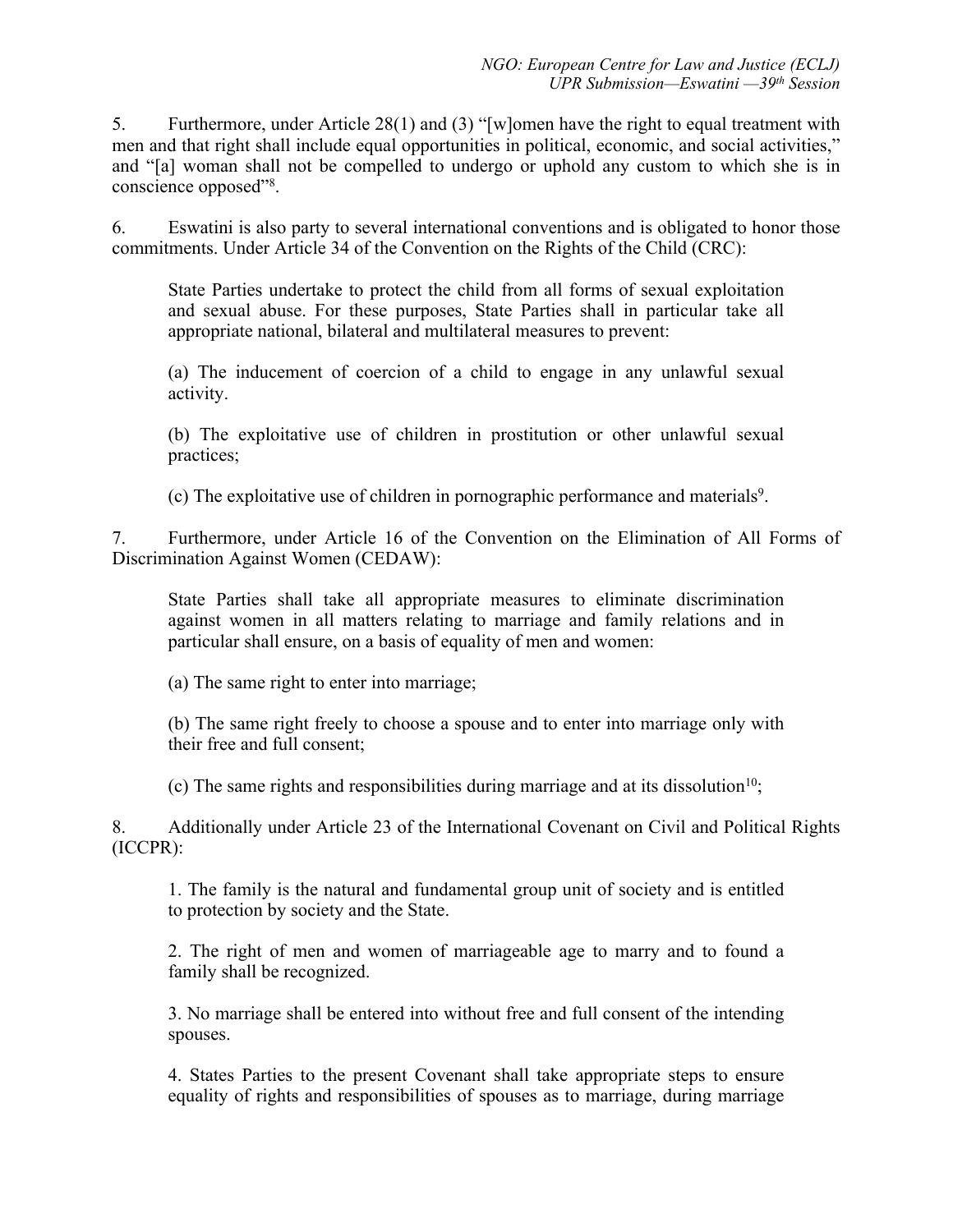and at is dissolution. In the case of dissolution, provision shall be made for the necessary protection of any children<sup>11</sup>.

9. Furthermore, under Article 6 of the ICCPR, "Every human being as the inherent right to life. This right shall be protected by law. No one shall be arbitrarily deprived of his life"<sup>12</sup>.

10. And, in 2012, Eswatini passed the Children Protection and Welfare Act, 2012. Under Part II of the Act:

A child has <sup>a</sup> right to refuse to be compelled to undergo or uphold any custom or practices that are likely to negatively affect the child'<sup>s</sup> life, health, welfare, dignity or physical, emotional, psychological, mental and intellectual development.

11. However, despite the commitments Eswatini has made under these international conventions and its own laws, Eswatini'<sup>s</sup> current marriage law sets different age requirements for men and for women. According to Article 2 of the Marriage Act:

(1) No male person below the age of eighteen years and no female persons below the age of sixteen years may marry:

Provided that if the special circumstances of any case, in the opinion of the Minister, warrant such <sup>a</sup> marriage, the Minister may gran<sup>t</sup> special dispensation allowing such <sup>a</sup> marriage.

(2) Minors below the age of twenty-one years but above the ages specified in sub-section (1) may marry with the consent of their legal guardian, but persons who have previously been married, whether in accordance with Swazi law and custom or civil rites, shall not be regarded as minors<sup>13</sup>.

# **Underage Marriages**

12. As previously stated, the legal age for marriage is different for males and females. While individuals are permitted to marry without the consent of <sup>a</sup> guardian at the age of 21, <sup>a</sup> girl is permitted to ge<sup>t</sup> married as young as 16 so long as she has the consent of <sup>a</sup> legal guardian. This differs from males who, even with the consent of <sup>a</sup> legal guardian, are prohibited from getting married below the age of 18. Even if consent of <sup>a</sup> legal guardian is required, 16 years of age is <sup>a</sup> very young age for <sup>a</sup> girl to be married. While 16 is the younges<sup>t</sup> <sup>a</sup> girl can legally be married, there are reports that Eswatini girls even younger than 16 are being married, often times by force. These, by definition, are child marriages.

13. Cultural norms and traditions are among the predominant factors that lead to child marriages in Eswatini. One such custom is "inhlanti" <sup>14</sup> . Inhalnti is where <sup>a</sup> woman will have her younger sister serve as a subsidiary wife<sup>15</sup>. This situation most often occurs when the first wife cannot bear children<sup>16</sup>. However, another troubling and problematic practice is that of arranged marriages or "kwendzisa". Kwendzisa is the "process where the paren<sup>t</sup> or guardian maries off <sup>a</sup> girl child to an adult male without her consent"<sup>17</sup>. While this practice was outlawed by the Children'<sup>s</sup> Protection and Welfare Act of 2012, it does still occur.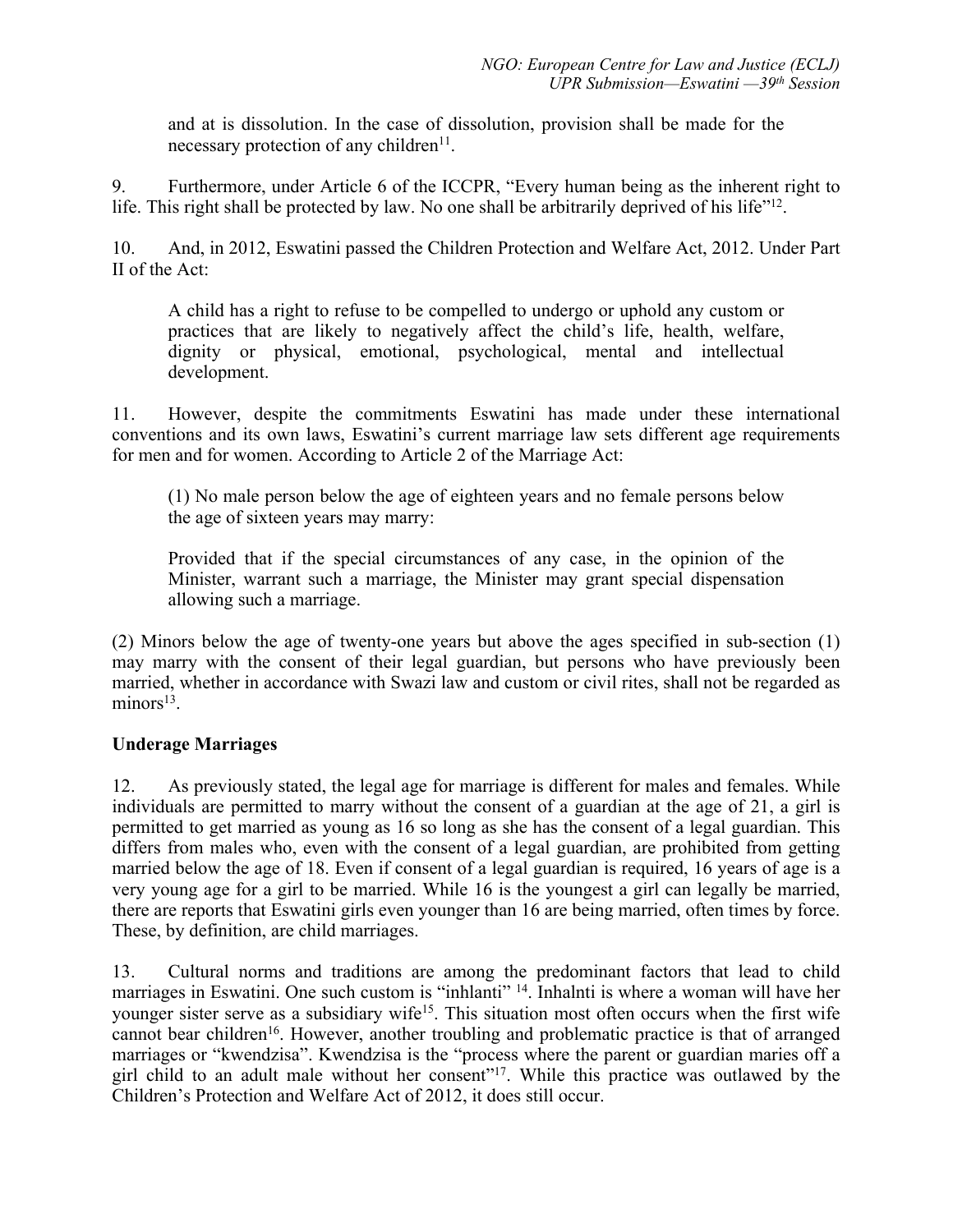14. Overall, Eswatini has done <sup>a</sup> good job in combatting child marriages and as <sup>a</sup> result they have one of the lowest rates of child marriages in Africa. However, it is clear that this practice is still being observed in certain parts of the country. According to <sup>a</sup> UNICEF repor<sup>t</sup> approximately 1% of girls in Eswatini were married before the age of 15 and 5% before the age of 18, making it one of the lowest rates of child marriages in Africa<sup>18</sup>. However, in the eastern and northern regions of the country, in Lubombo and Hhohho, the rates are much higer. In the eastern region of Lubombo the rate of girls ages 20-24 who were married before 18 is as high as 14% and the rate of girls of that same age in Hhohho is 12%<sup>19</sup>.

## **Albinos in Eswatini**

15. Within Eswatini, and much of southern Africa, people with albinism are discriminated against and even killed because of their condition. Much of this stems from false beliefs that their condition is a supernatural phenomenon and that their condition is a form of curse<sup>20</sup>. Furthermore, witch doctors have been to known to use the body parts of albinos for charms and potions and claim they bring about wealth, power, and good luck. As <sup>a</sup> result it is estimated that within Africa the body of an albino is worth the equivalent of  $\$75,000^{21}$ .

16. In 2019 the Swaziland Association for Persons with Albinism (SAPA) with the assistance of the Eswatini National Council of Arts and Culture (ENCAC) organised <sup>a</sup> Miss/Mr Albinism Beauty Pageant to raise awareness and destigmatize albinos 22 . Furthermore in 2019 the government also banned a witchcraft competition within the country<sup>23</sup>. According to a governmen<sup>t</sup> spokesman, "Government cannot sit back and watch while the lives of citizens of this country are exposed to illegal and weird practices that have the potential to poison the minds of (Swazi people), especially children<sup>324</sup>. As previously stated, witch doctors in the region have been known to use body parts of albinos for their mystical abilities.

# **Conclusion**

17. We urge Eswatini to revise its marriage laws in order to meet international norms by raising the minimum age of marriage to 18. Under the law, males are already required to be 18 in order to marry and we ask that the governmen<sup>t</sup> protect females in the same way. We further urge Eswatini to enforce the laws to protect vulnerable young girls from forced marriages. We are also encouraged by the work Eswatini has done to combat the negative stereotypes and beliefs associated with albinism and would like to encourage the governmen<sup>t</sup> to continue this work.

<sup>1</sup> *Eswatini*, THE WORLD FACTBOOK, *available at* https://www.cia.gov/the-world-factbook/countries/eswatini/. 2 *Id*.

<sup>3</sup> Universal Periodic Review – Eswatini, *available at*

https://www.ohchr.org/EN/HRBodies/UPR/Pages/SZindex.aspx.

<sup>4</sup> UPR of Swaziland – Second Cycle – Thematic List of Recommendations, *available at*

https://www.ohchr.org/EN/HRBodies/UPR/Pages/SZindex.aspx.

<sup>5</sup> UPR of Swaziland – Second Cycle – Thematic List of Recommendations A/HRC/33/14/Add.1 – Para. 21, *available at*

http://lib.ohchr.org/HRBodies/UPR/Documents/Session25/SZ/UPR25\_Eswatini\_recommendations.docx.